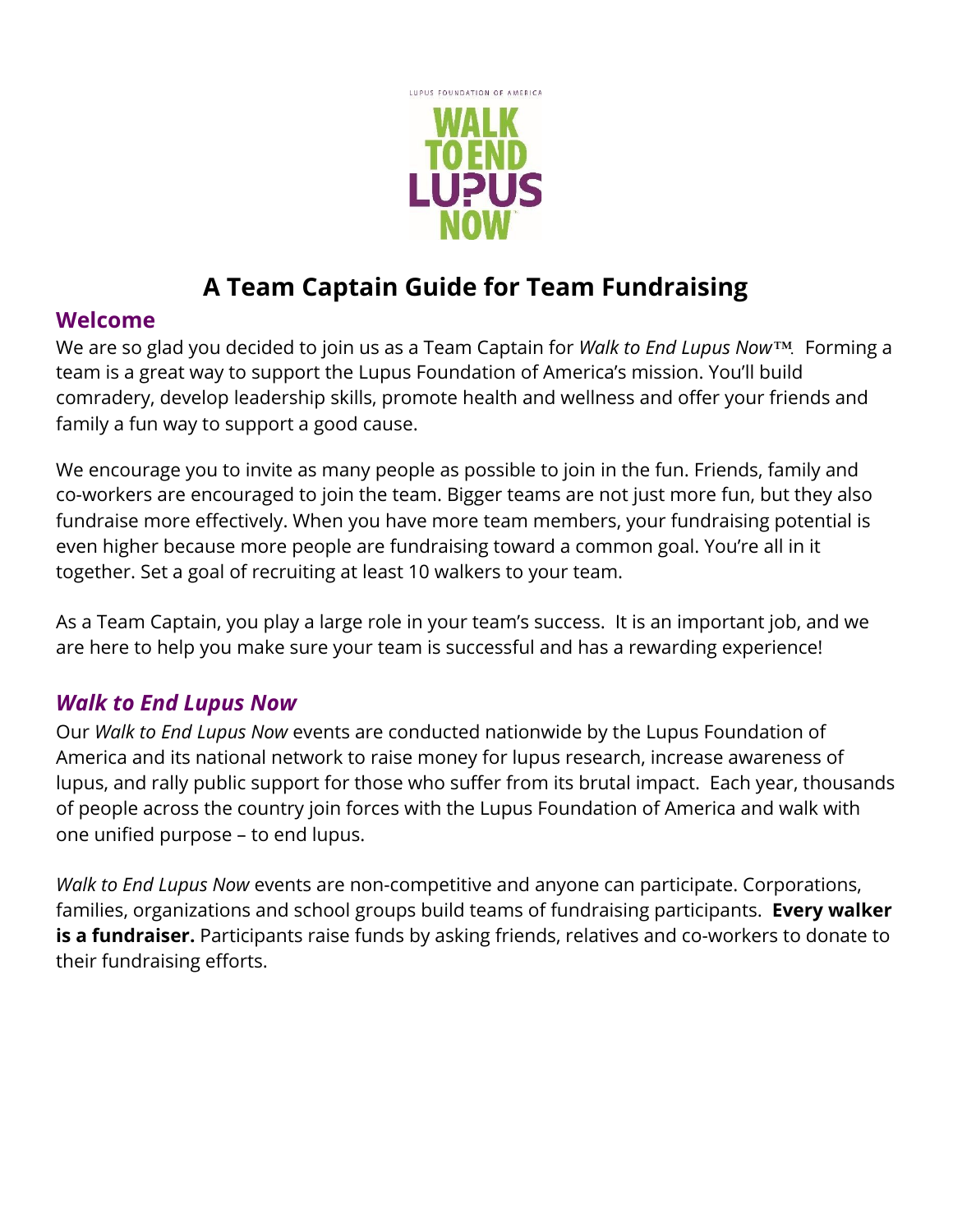## **Your role as Team Captain**

 A successful team needs a strong captain. Serving as a Team Captain and rallying your friends and family around solving the cruel mystery of lupus is an important job and a valuable leadership experience. As a Team Captain, your job is to inspire your teammates to maximize their fundraising during the campaign.

You are responsible for recruiting and motivating your team. Communicate clearly with your Team Members and let them know exactly what you need them to do to reach your team's fundraising goal.

## **Step-by-Step to a great campaign**

The step-by-step information in this guide will help you execute a great *Walk to End Lupus Now* campaign. Make your job easier by managing your team online at [www.walktoendlupusnow.org](http://www.walktoendlupusnow.org/). Contact Development Manager, Caila Gorniewicz, for direction or support.

### **Let's get organized**

Work with your *Walk to End Lupus Now* local Walk Manager to help you plan your fundraising campaign. The first step is to get your core team together.

- o Meet with your *Walk to End Lupus Now* Walk Manager and develop a plan that includes fundraising goals, registration benchmarks, fundraising ideas, resources and next steps
- o Set up your team fundraising page on [http://www.LupusNC.org](http://www.lupusnc.org/)
- o Send an email to your friends and family announcing that you're fundraising for the Walk and encourage them to join your team. You can also recruit Team Members via social media by posting your message on Facebook or Twitter
- o Start with a goal of recruiting at least 10 people to your team.
- o Work with your *Walk to End Lupus Now* Walk Manager to schedule a Team Captain training with you. Encourage each of your Team Members to recruit 10 of their contacts
- o Ask your place of worship and local businesses to support the team or walk with you
- o Check with your Human Resource department and your teammates' for more information about a company matching gift program

## **Plan**

## **Three Months Before Walk Day**

- o Promote *Walk to End Lupus Now* and your team's fundraising efforts on your Facebook page. Share a team photo, your goal and instructions for people to register or support the team
- o Post information about your team in the community with your contact info. Post at your church, local coffee shop or the break at your office
- o Send updates every few weeks to celebrate the team's progress and online registrations
- o Arrange for fun incentives to motivate the team, like a gift card, raffle item or wacky incentive that you'll do yourself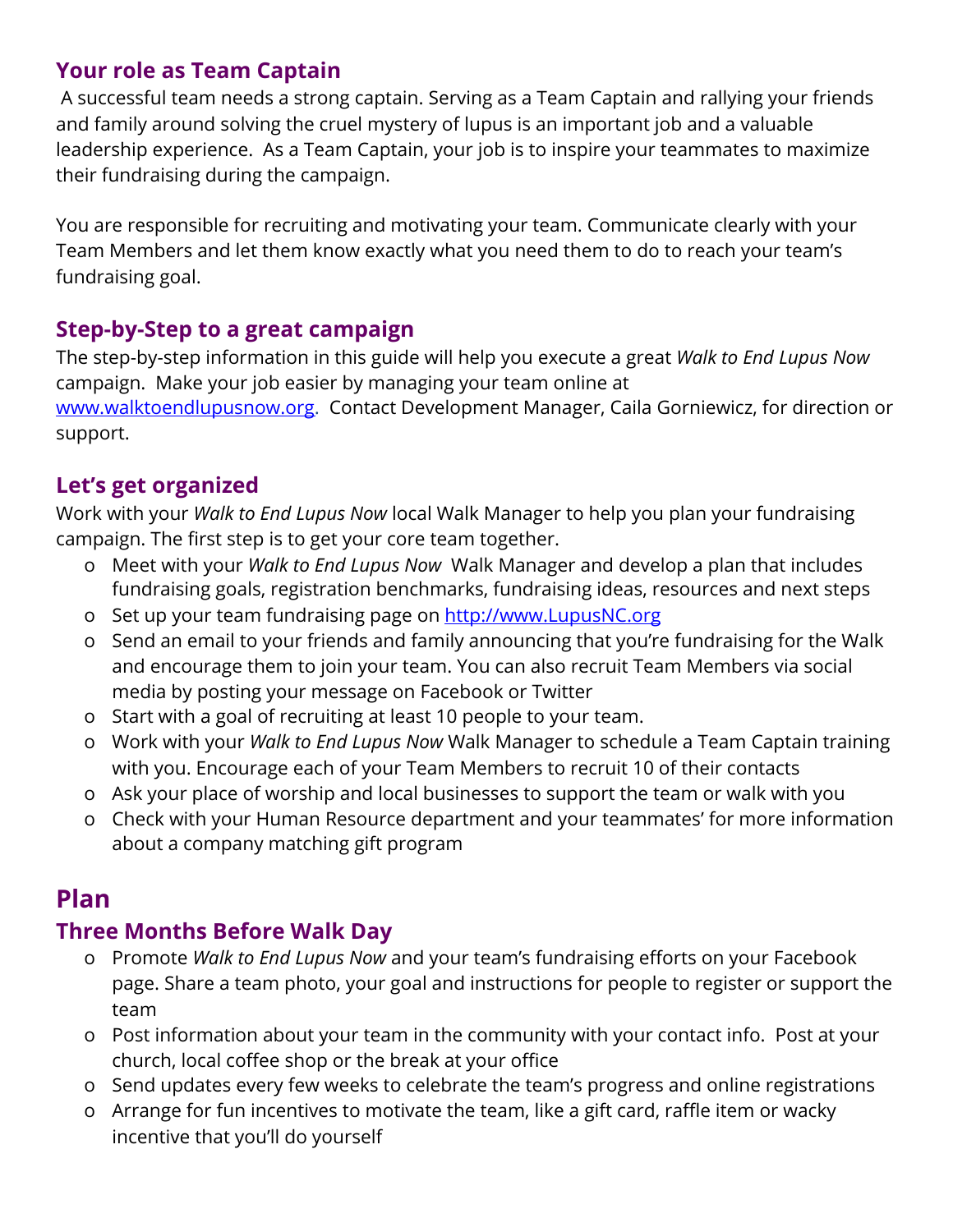## **Fundraise**

## **Two Months Before Walk Day**

Encourage fundraising – meet with your teammates to gauge progress and share successful fundraising tactics. Make it fun by organizing fundraising events and encouraging teammates to challenge each other.

- o Coach your Team Members on how to raise \$250. Encourage them to raise \$250 in 10 days by asking 10 people for \$25. Remind them to utilize their social media to fundraise
- o Utilize your Fundraising Center to send motivating emails encouraging your team to fundraise
- o Check-in with your teammates at least twice a month. Encourage fundraising and celebrate mini-milestones with team-wide emails. Update the progress of the team and make it a daily or weekly competition. Give a prize to the most successful fundraiser each day or week
- o Update your team webpage with success stories and progress

### **One Month Before Walk Day**

- o Schedule a call with your *Walk to End Lupus Now* Walk Manager to review results to date and strategize other fundraising opportunities
- o Announce fundraising progress and remind the team of the overall fundraising goal
- o Renew efforts to secure local businesses or other community partners to support the team

## **Walk**

#### **Leading up to Walk Day**

- o Assess fundraising efforts and strategize on last-minute fundraising efforts
- o Confirm with your Team Members when they will arrive and what they will bring (signs, shirts, etc.)
- o Check the weather and let Team Members know if they should prepare for sun or rain
- o Email and post when and where Team Members will meet and how to turn in any cash or check donations.
- o Talk to your Walk Manager about capturing photos of your team for post-walk promotion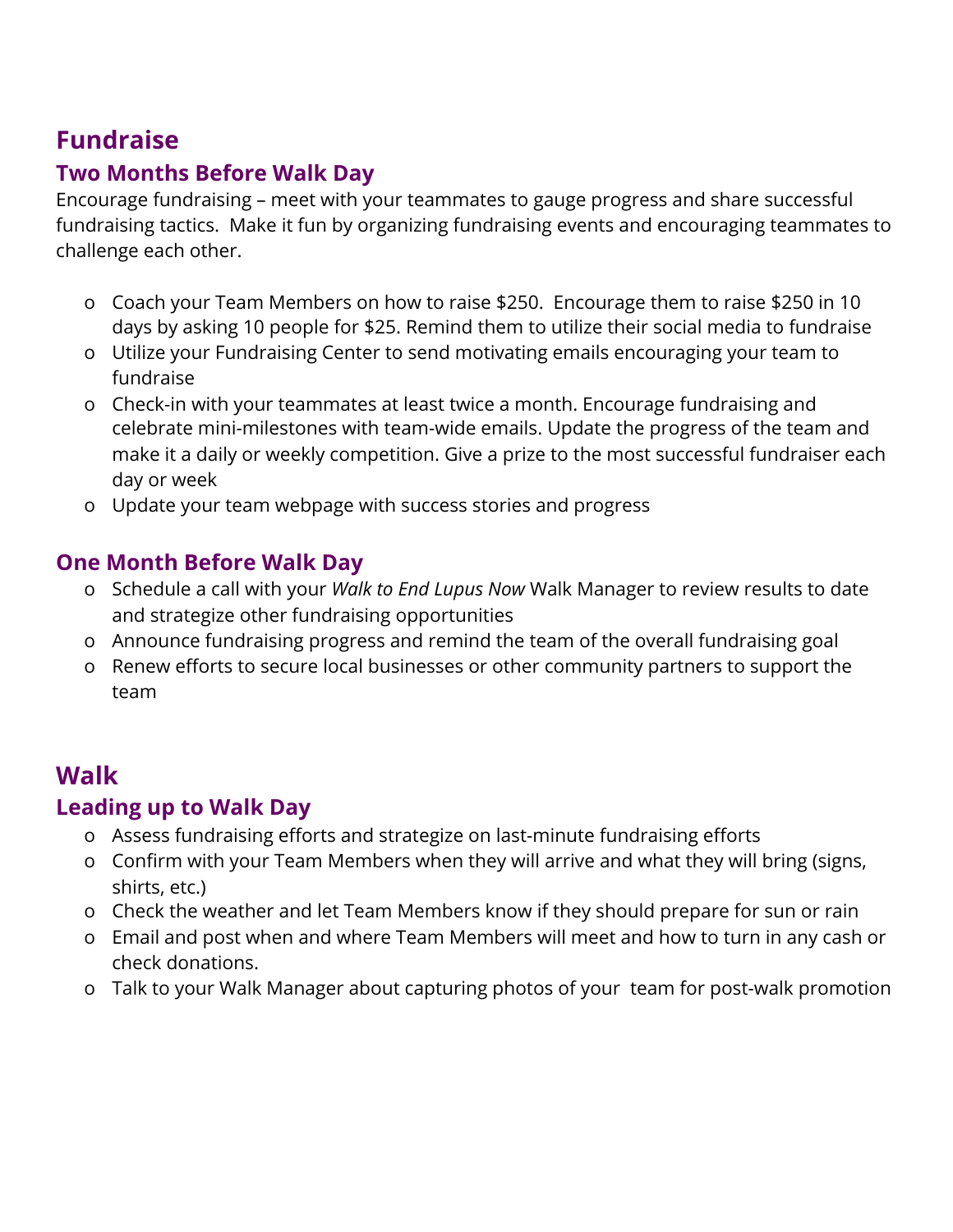### **Post Walk**

- o Send thank-you notes to all your Team Members, donors and supporters with the results and thank them for their personal fundraising efforts
- o Encourage Team Members to send a follow-up email to those who didn't donate, share the walk experience and provide them one more chance to donate
- o Collect and turn in all outstanding pledges and matching gift forms
- o Encourage Team Members to complete the post-walk survey sent by the LFA
- o Host a post-walk meeting with Team Members to secure their support for next year

#### **Recognition**

The Lupus Foundation of America appreciates the efforts and accomplishments of each individual who participates. We acknowledge and recognize our teams and walkers.

When your team achieves fundraising benchmarks, you are presented with a team sign that you can display at the walk and a top team tent to gather your Team Members. Check with your Walk Manager on these financial benchmarks and benefits.

Team Members who raise \$100 in their own name becomes members of Club 100 and receive the commemorative *Walk to End Lupus Now* t-shirt. Raise \$1,000, and you'll receive the *Walk to End Lupus Now* medal.Check out our website at [http://www.LupusNC.org](http://www.lupusnc.org/) for details on more great incentives.

#### **Partnership Opportunities**

Corporate sponsors are key to the success of *Walk to End Lupus Now.* Each year, major corporations, local companies and small businesses across the country sign on as sponsors of *Walk to End Lupus Now*. By doing so, they provide support and help engage their employees to raise awareness and funds for the Lupus Foundation of America.

The relationship between the Lupus Foundation of America and the businesses that choose to support us is mutually beneficial. We provide marketing benefits, recognition opportunities and help spotlight the good work our corporate sponsors are doing for the community. To learn more about our sponsorship opportunities, please contact Jenny Prince at **[jenny.prince@lupusnc.org](mailto:jenny.prince@lupusnc.org)**.

#### **About the Lupus Foundation of America**

The Lupus Foundation of America is the only national force devoted to solving the mystery of lupus, one of the world's cruelest, most unpredictable, and devastating diseases while giving caring support to those who suffer from its brutal impact. Through a comprehensive program of research, education, and advocacy, we lead the fight to improve the quality of life for all people affected by lupus. You can learn more about the Lupus Foundation of America's programs and services by visiting lupus.org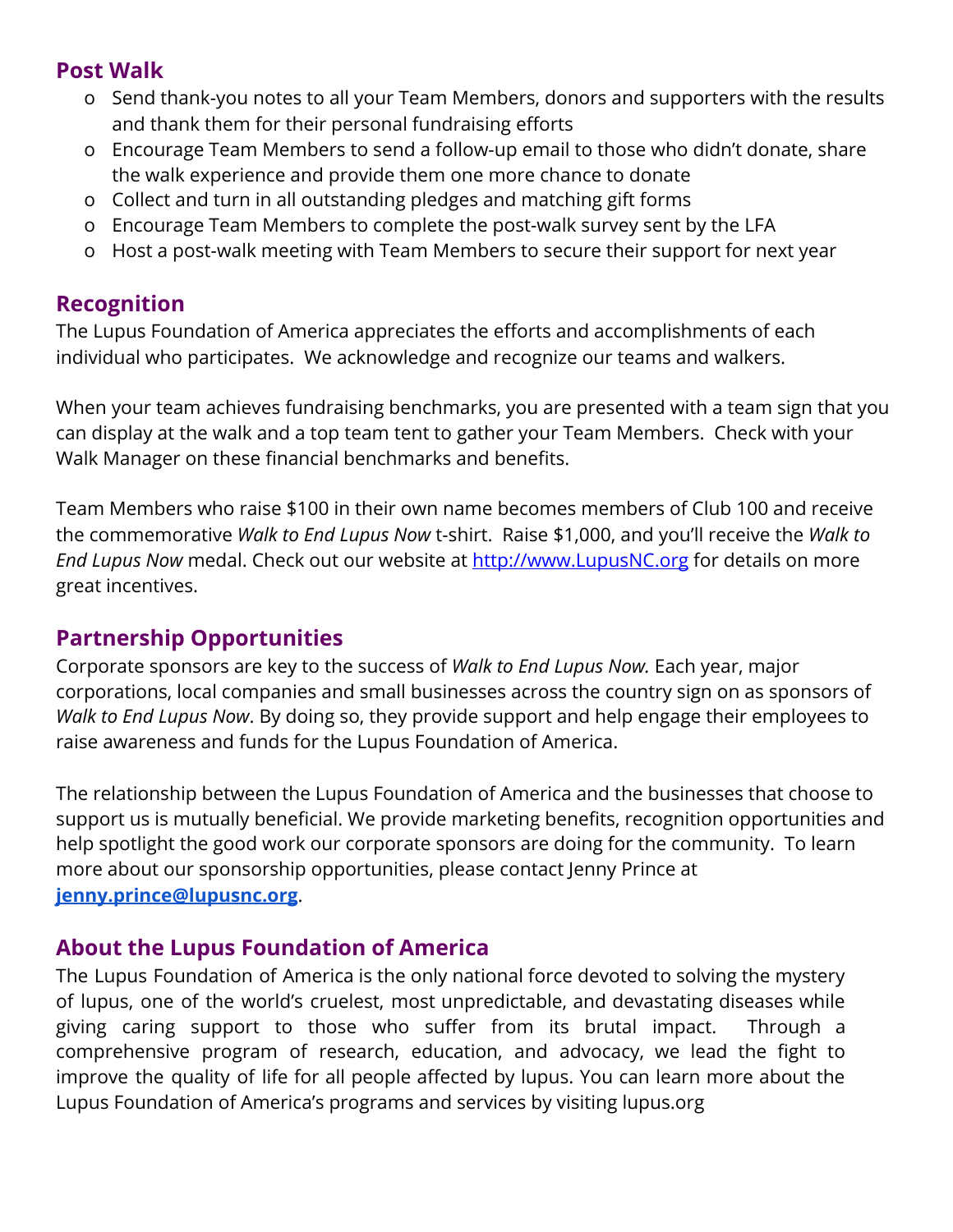### **About Lupus**

Lupus is one of the cruelest, most mysterious diseases on earth—an unpredictable and misunderstood autoimmune disease that ravages different parts of the body. It is difficult to diagnose, hard to live with and a challenge to treat.

#### **Did you know?**

- An estimated 1.5 million Americans have lupus and ninety percent of the people with lupus are women; however, men and children also develop the disease
- Research shows that nearly two-thirds of all Americans know little or nothing about lupus beyond the name
- Despite the widespread prevalence of lupus, research has remained underfunded relative to its scope and devastation
- Lupus is two to three times more common among African Americans, Hispanics/Latinos, Native American, and Asians – a disparity that remains unexplained
- More than half of the people with lupus suffer four or more years and visit three or more doctors before receiving a correct diagnosis

### **About the Lupus Foundation of America, North Carolina Chapter**

The Lupus Foundation of America, North Carolina Chapter (LFANC) is part of a national force devoted to solving the cruel mystery of lupus while providing caring support to those who suffer from its brutal impact. Serving an estimated 45,000 living with lupus in North Carolina, the chapter is the center of excellence for those affected by lupus, bridging patients, their families, caregivers, and the medical community.

#### **Contact Us**

Lupus Foundation of America, North Carolina Chapter 2820 Selwyn Avenue - #701 Charlotte, North Carolina 28209 Phone: (704) 716-5640 Website: [www.lupusnc.org](http://www.lupusnc.org/) Email: [info@lupusnc.org](mailto:info@lupusnc.org) Facebook: <https://www.facebook.com/LupusNC> Twitter: <https://twitter.com/LupusNC> Instagram: <http://instagram.com/lupusnc>

If you have any questions or need further assistance with your fundraising efforts, please contact us, at **[info@lupusnc.org](mailto:info@lupusnc.org)** or **704-716-5640**.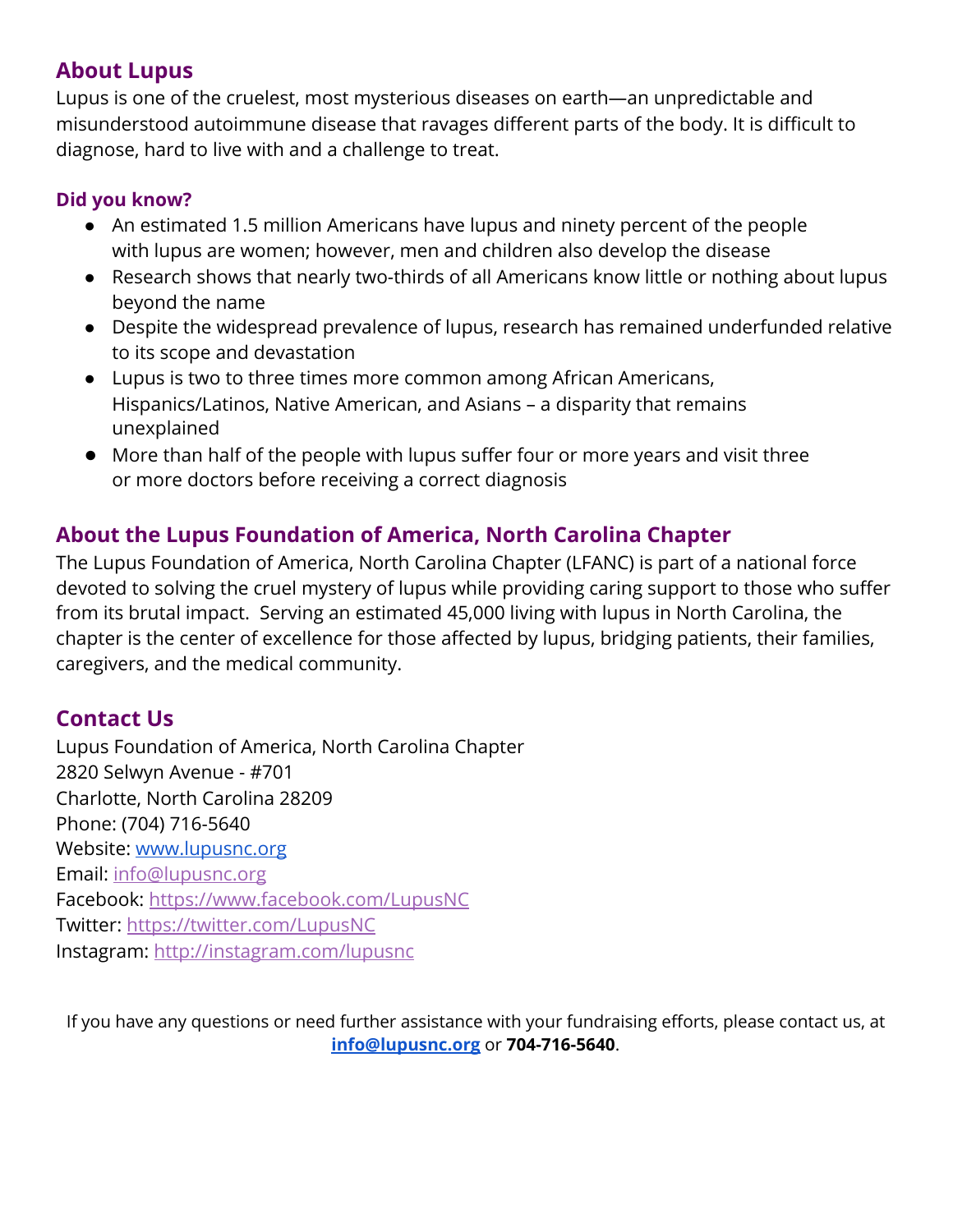## **Fundraising Ideas**

In addition to online fundraising, you can fundraise in other ways:

#### **Team Events**:

There are endless opportunities to turn your resources, contacts, skills, and interests into ways to raise money for your team. In addition to raising more money, creative fundraising ideas like these can build team spirit.

- o Theme Parties
- o Dress-Down Days
- o Garage Sales
- o Bake/Book Sales
- o Car Wash
- o Candy Sales
- o Brown Bag Days
- o Auctions
- o Softball/Bowling
- o Guest Bartending
- o Bingo Night
- o Potluck Dinner
- o Wine Tasting
- o 50/50
- o Raffles
- o Brown Bag Days
- o Pancake Breakfast
- o Club Donations
- o Curse Jar
- o Chili Cook-off
- o Payroll deduction

## **Engage Your Community**

- o Church Bulletin Place an advertisement in your Church bulletin sharing your participation with the congregation.
- o Local Stores Ask a local store manager what the "hot item" is these days and THEN ask them if they would be willing to donate a percentage of the sales from that particular item to the Lupus Foundation of America.
- o Bowling Nights Plan a fun night of bowling at your local lanes. Ask the owner to waive the cost of bowling and you can collect that money and turn it into pledges.
- o Fundraising Dinner at Your Local Favorite Restaurant Ask your favorite local restaurant to host a fundraising dinner for you. They supply the food and you supply the patrons. All proceeds benefit the Lupus Foundation of America and your fundraising efforts toward the walk

#### **Internal Incentives**:

Develop creative internal incentives to reward Team Members who reach certain fundraising levels. Examples include a team t-shirt, gift cards, or recognition on the team page. Communicate these incentives often.

## **Matching Gifts:**

Remind your Team Members and donors to submit matching gift forms (if applicable) or volunteer hour forms to their respective companies. It can be an easy way to double your fundraising dollars.

#### **Social Media Outreach:**

Share your story and participation through Facebook, increase awareness with Twitter. Highlight your involvement on your LinkedIn profile.